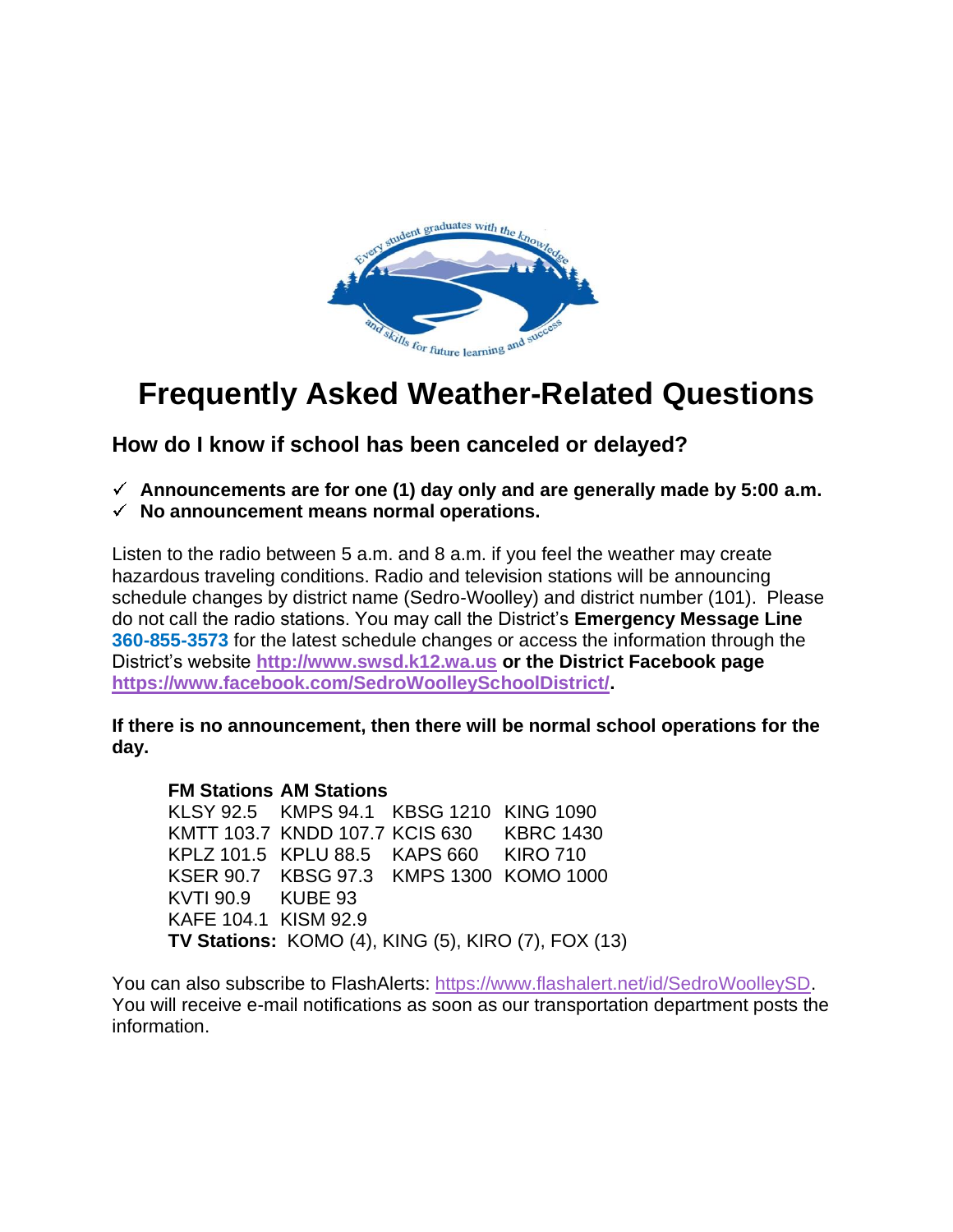# **What does it mean when we post "2-hour Late Start with Snow Bus Routes"?**

If you live on a route in which could be treacherous for buses (a route with steep hills, for example), we will not operate when snow bus routes are in effect.

These are the impacted areas:

|                                       |                      | Nookachamp Hill         |
|---------------------------------------|----------------------|-------------------------|
| Amick Rd                              | <b>Gunderson Rd</b>  | Rd                      |
| <b>Bacus Hill</b>                     | Hathaway Hill        | North Pinelli Rd        |
|                                       | Helmick (past        | Old Day Creek Rd        |
| <b>Baker Heights Rd</b>               | Reservation)         | (past "C" Street)       |
| <b>Buchanan Hill</b>                  | Hoogdal Branch Rd    | Pipeline Rd             |
| <b>Crested Butte Rd</b>               | Janicki Rd           | Portabello Rd           |
| Delvan Hill                           | Knapp Rd             | <b>Prevedal Rd</b>      |
|                                       | Lake Cavanaugh       | Valeria Rd              |
|                                       | (past Mile Marker    |                         |
| <b>Finn Settlement</b>                | #4)                  |                         |
| Garden of Eden Hill                   | Little Mountain      | <b>Valley View Rd</b>   |
| <b>Grip Road</b>                      | Morford Rd           | <b>Walker Valley Rd</b> |
| (between Prairie & Hoogdal Branch Rd) | <b>Mountain View</b> |                         |

# **Where will my student be picked up and dropped off when Snow Bus Routes are in effect?**

All students will be picked up (AM) and dropped off (PM) at the same location regardless of changes in weather. If your child rides a school bus, please check with the bus driver for your pick-up location if your road is on the limited transportation list. You can also call the Transportation Department at **360-855-3504.**

## **What does it mean when we post "2-hour Late Start with Regular Bus Routes"?**

All students will be picked up (AM) and dropped off (PM) at their regular location unless there are significant changes in weather. Emergency drop-off routes would be announced on the District [Facebook](https://www.facebook.com/SedroWoolleySchoolDistrict/) page and District [Website.](https://www.swsd.k12.wa.us/)

Affected programs and transportation are:

- -No AM Preschools or Head Start
- -No Before school music programs

-No Breakfast served, except at SWHS

-No AM or PM NCTA transportation

-No Field Trips – in or out of district

-No Out of district transportation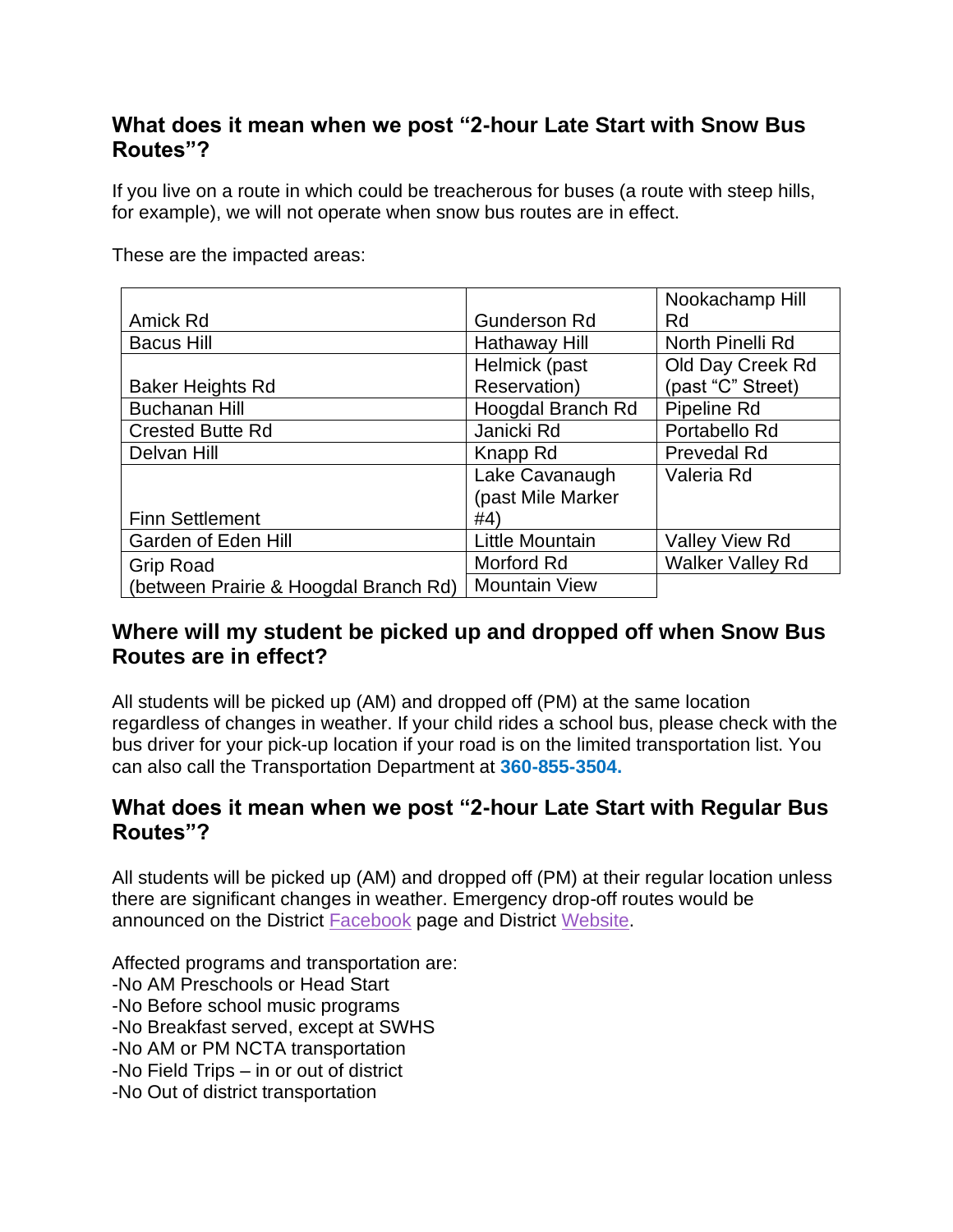## **What does it mean when we post "2-hour Late Start with Limited Bus Routes"?**

All students will be picked up (AM) and dropped off (PM) at their regular location unless their specific route is included in the announcement. The impacted routes would be announced on the District [Facebook](https://www.facebook.com/SedroWoolleySchoolDistrict/) page and District [Website.](https://www.swsd.k12.wa.us/)

Affected programs and transportation are:

-No AM Preschools or Head Start

-No Before school music programs

-No Breakfast served, except at SWHS

-No AM or PM NCTA transportation

-No Field Trips – in or out of district

-No Out of district transportation

## **Which services and operations are impacted when schools are on a two-hour late start?**

- o **No late-start Professional Learning Wednesdays, if delay is on a Wednesday**
- o All bus schedules will be two hours later than normal; *Please expect delays due to road conditions*
- o **Pick-up and drop-off locations will be the same for both AM/PM that day**
- o Pick-up and drop-off locations for alternate routes will be communicated to each student
- o No AM or PM Northwest Career & Technical Academy (Skills Center) transportation
- o No AM preschool (Good Beginnings, Co-Operatives, Cub Club) or Head Start
- o No before school programs, at all; including before school music programs
- o Breakfast will not be served
- o ELL After-School Programs will be decided by 1 p.m.
- $\circ$  Lake Cavanaugh parent call. (Pick-up/drop-off at Mile Marker #4)
- o **No Out-of-District Transportation:** This involves all special programs including regular special education, hearing-impaired, McKinney/Vento (homeless) students, and Northwest Career & Technical Academy (Skills Center).

*What does out-of-district mean?* 

This is for those who live outside of the Sedro-Woolley School District boundary.

- o **Driver's Education Classes and/or Drives** Families will also receive a separate email from the program coordinator
- o **No Field Trips:** All field trips within the district and outside of the district will be canceled.
- o **Athletic Trips:** All organized sports events that will require traveling to other school districts will be determined by 1 p.m. each day.
- o **Meetings:** All meetings and events will be determined by 1:00 p.m. each day.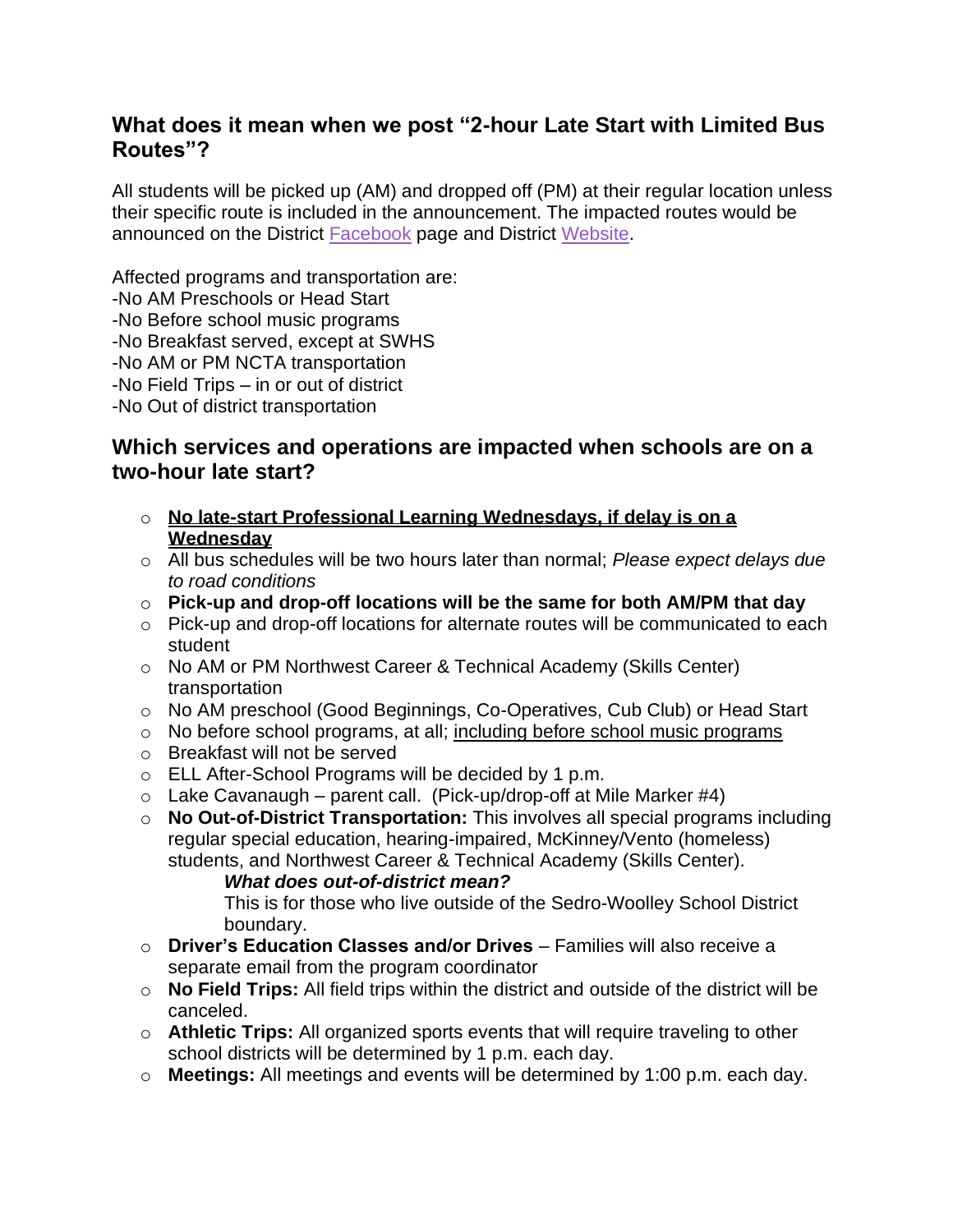o Unannounced Changes: Since conditions change rapidly, please be prepared for unanticipated changes your child's bus driver may make while in route. These can include: route changes, time changes, bus stop changes, etc. The drivers are highly skilled and trained to handle their busses under all conditions, and their professional judgment under adverse driving conditions will often determine unannounced late changes. Bus routes and stops for transportation home will be the same as in the morning.

How does my CMS or SWHS student know their bell schedule for a 2hour delay?



#### **2-HOUR LATE START BELL SCHEDULE CASCADE MIDDLE SCHOOL**

1st Period  $9:43-10:20$ 2nd Period 10:24-11:01

## 7th Grade Lunch 11:01-11:31

3rd Period 11:35-12:12

#### 3rd Period 11:05-11:42 8th Grade Lunch 11:42-12:12

4th Period 12:16-12:53 5th Period 12:57-1:34 6th Period 1:38-2:15



1st/5th Period 9:55  $10:55$ 2nd/6th Period 11:00 11:55

| 3rd/7th Period |                |                   |  |
|----------------|----------------|-------------------|--|
| LUNCH          |                | <b>CLASS TIME</b> |  |
| A 12:00-12:30  | $12:35 - 1:30$ |                   |  |
| B 1:00-1:30    |                | 12:00-12:55       |  |
| 4th/8th Period | $1:35$ $2:30$  |                   |  |
|                |                |                   |  |

\*Doors open at 9:20 a.m.